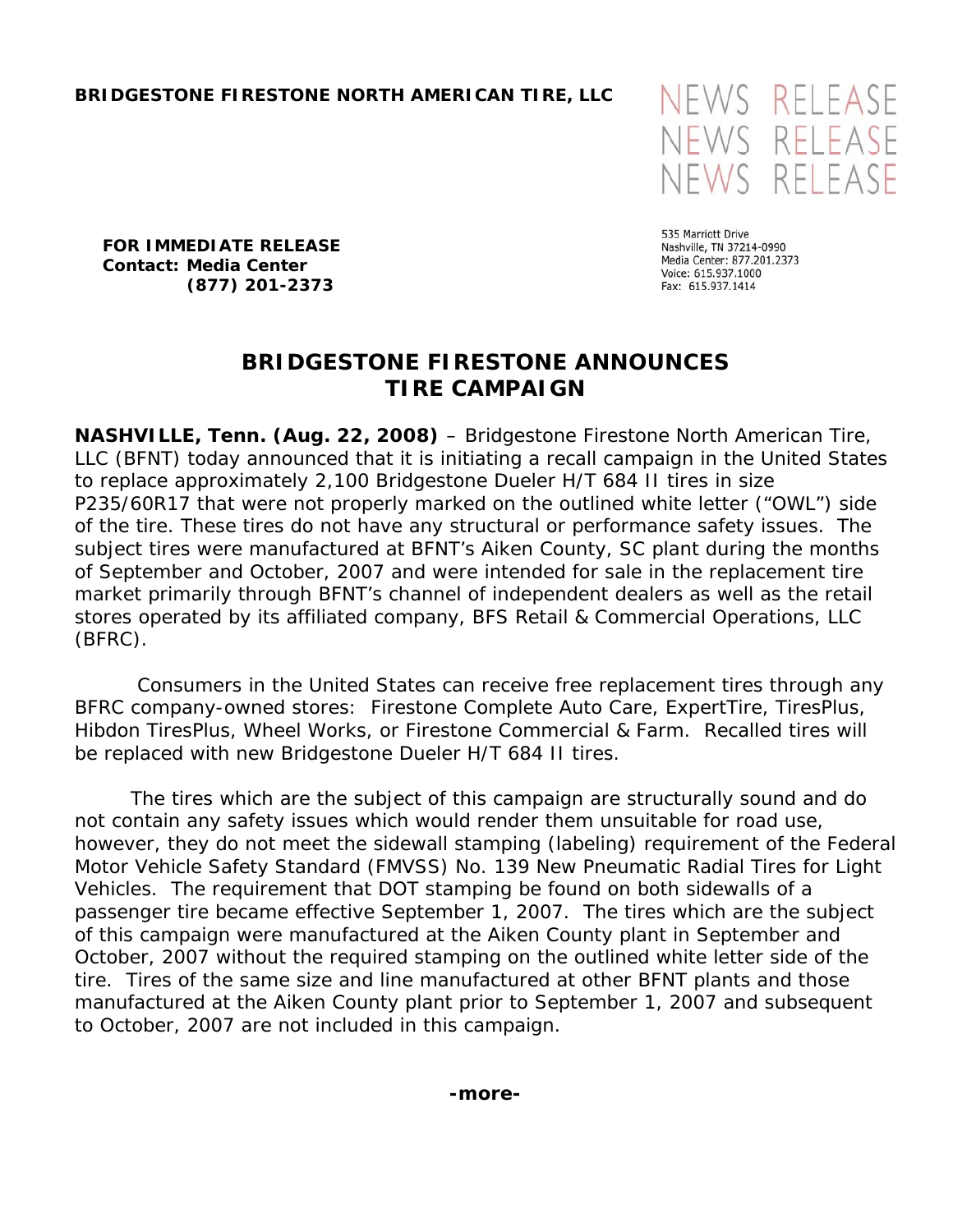# **2-2-2-2**

• **Tires Included in this campaign**: Only those Dueler H/T 684II tires in size P235/60R17 with the following DOT serial numbers stamped on the black sidewall of the tire:

7X0UBD4**3807**  7X0UBD4**3907**  7X0UBD4**4007**  7X0UBD4**4107**  7X0UBD4**4207** 

- **Consumer toll-free hotline**: For questions and additional information about how to identify the tires covered under this program and where to get free replacements, consumers may contact BFNT toll free at: 1-800-465-1904.
- **Notification letter**: Every effort will be made to identify customers who have purchased tires covered by this program in order to advise them of the campaign by mail. However, consumers need not wait to receive a letter in order to have the tires inspected, and if they are a part of this action, replaced. Consumers in the United States can visit any BFRC company-owned location to determine if the tires are subject to the campaign. Authorized replacement tire locations are Firestone Complete Auto Care, ExpertTire, TiresPlus, Hibdon TiresPlus, Wheel Works, or Firestone Commercial & Farm.
- **Web site**: Information about how to identify and replace the tires covered by this campaign as well as frequently asked questions can be found at [www.bridgestonetire.com.](http://www.bridgestonetire.com/)

# **DESCRIPTION OF TIRES COVERED AND HOW TO IDENTIFY THEM**

There are many types, sizes, and applications for Bridgestone Dueler H/T tires. If you have Dueler H/T tires, you may examine them to determine if they are part of this program. In an effort to make this process more convenient, we invite you to take your vehicle to your nearest Firestone Store. Such an examination will be performed at no charge by any Firestone Store (Firestone Complete Auto Care, ExpertTire, TiresPlus, Hibdon TiresPlus, Wheel Works, or Firestone Commercial & Farm store to determine if your tires are included in this program. Tires subject to this program can be identified by the following the steps:

(1) They are identified as "Dueler H/T 684 II";

(2) The following information is molded into the sidewall of the tire below the "Dueler H/T 684 II" marking near the rim: "P235/60R17 100S".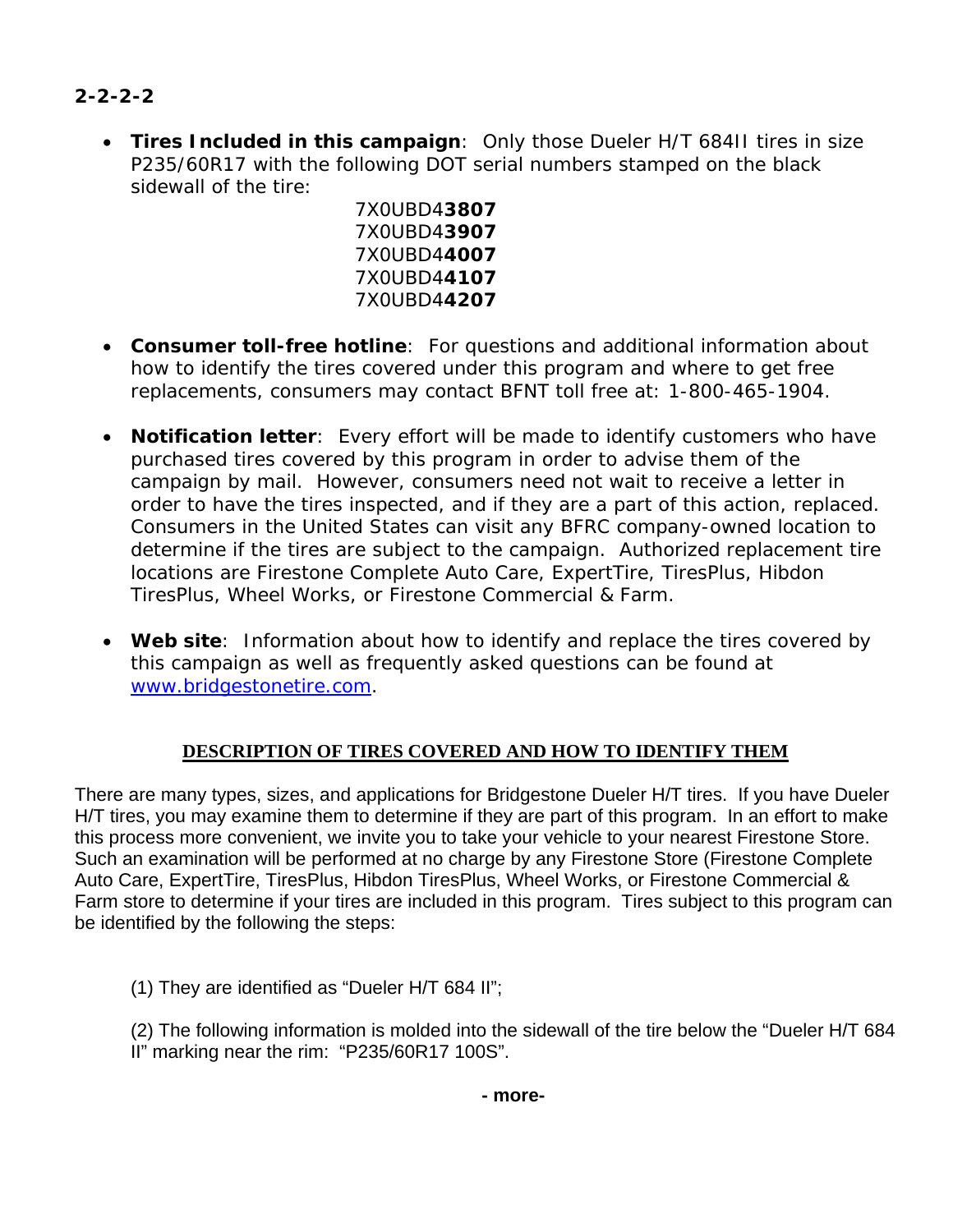**3-3-3-3** 



(3) If the outlined white letter side of the tire is visible, look for the tire's DOT Serial number. The serial number location is directly after the" DOT" symbol on the sidewall of the tire, just above the rim.

- If the serial number states "7X0UBD4", your tire is not included in this recall and no further action is needed.
- If there is no serial information after the "DOT" symbol, please continue to step 4.
	- (4) Check the tires DOT serial number on the black sidewall. If the tire DOT serial number matches any of the following serial numbers,

### 7X0UBD4**3807** 7X0UBD4**3907** 7X0UBD4**4007** 7X0UBD4**4107** 7X0UBD4**4207**

your tire may be included in this recall. Please see the section titled *HOW TO HAVE YOUR TIRES REPLACED.* 

(5) If the outlined white letter side of the tire is mounted to the inside, check the tires DOT serial number on the black sidewall. If the tire DOT serial number matches any of the following serial numbers,

#### 7X0UBD4**3807** 7X0UBD4**3907** 7X0UBD4**4007** 7X0UBD4**4107** 7X0UBD4**4207**

your tire may be included in this recall. Please see the section titled *HOW TO HAVE YOUR TIRES REPLACED.*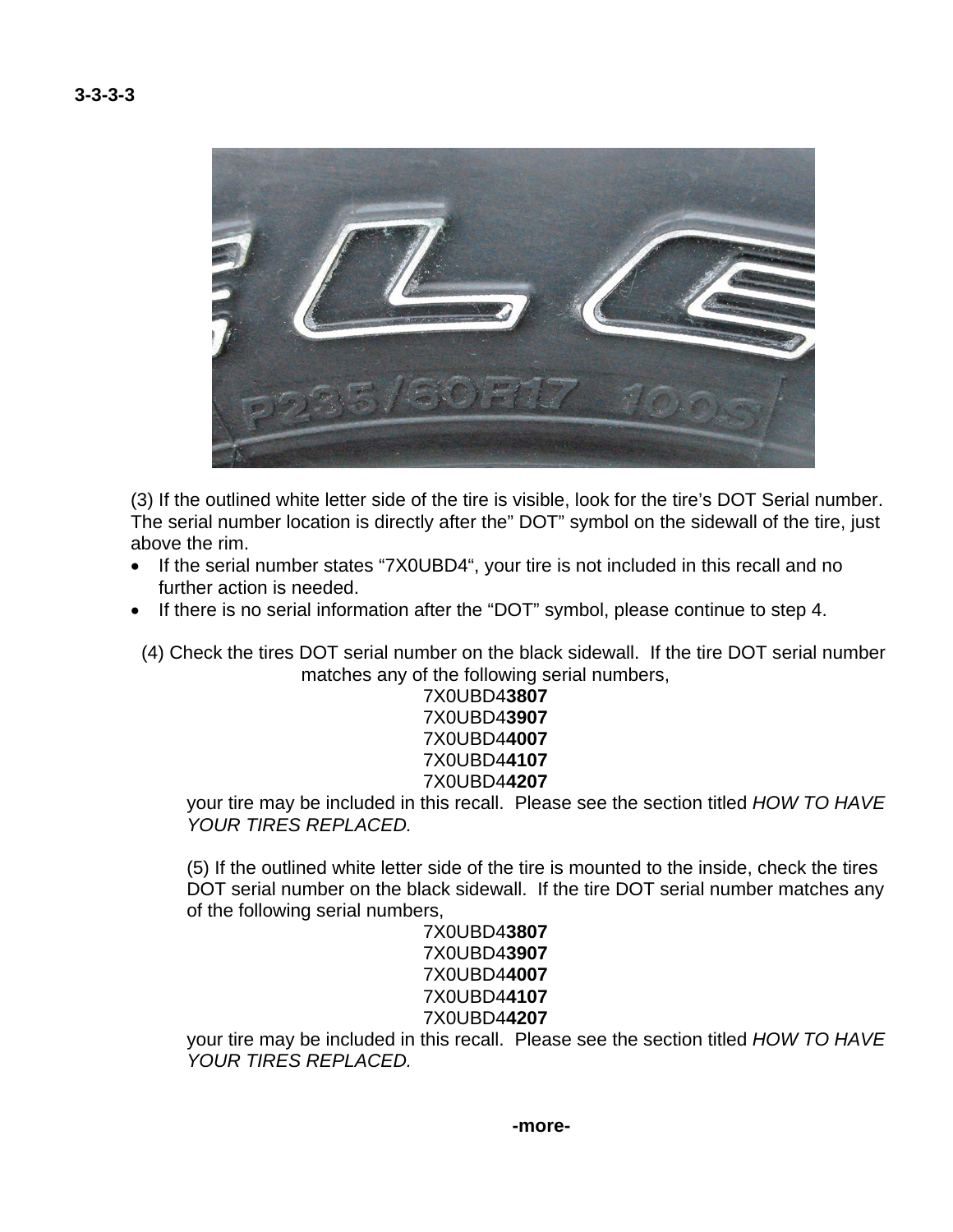

'If you have difficulty identifying the DOT Serial number, please contact your local Firestone Store

If your tires meet all of the above conditions, they are covered by this recall**. Please note that this recall does not apply to other types of Dueler tires or Dueler H/T tires where the DOT Serial number is different than the ones listed above.**

**PHOTO #1: SAMPLE DOT SERIAL NUMBER – RECALLED TIRE, BLACK SIDEWALL SIDE**



**PHOTO #2: SAMPLE MISSING DOT SERIAL NUMBER – RECALLED TIRE, OUTLINED WHITE LETTER SIDE** 



**PHOTO #3: SAMPLE OF A PROPERLY STAMPED/LABELED TIRE -- OUTLINED WHITE LETTER SIDE**

**-more-**